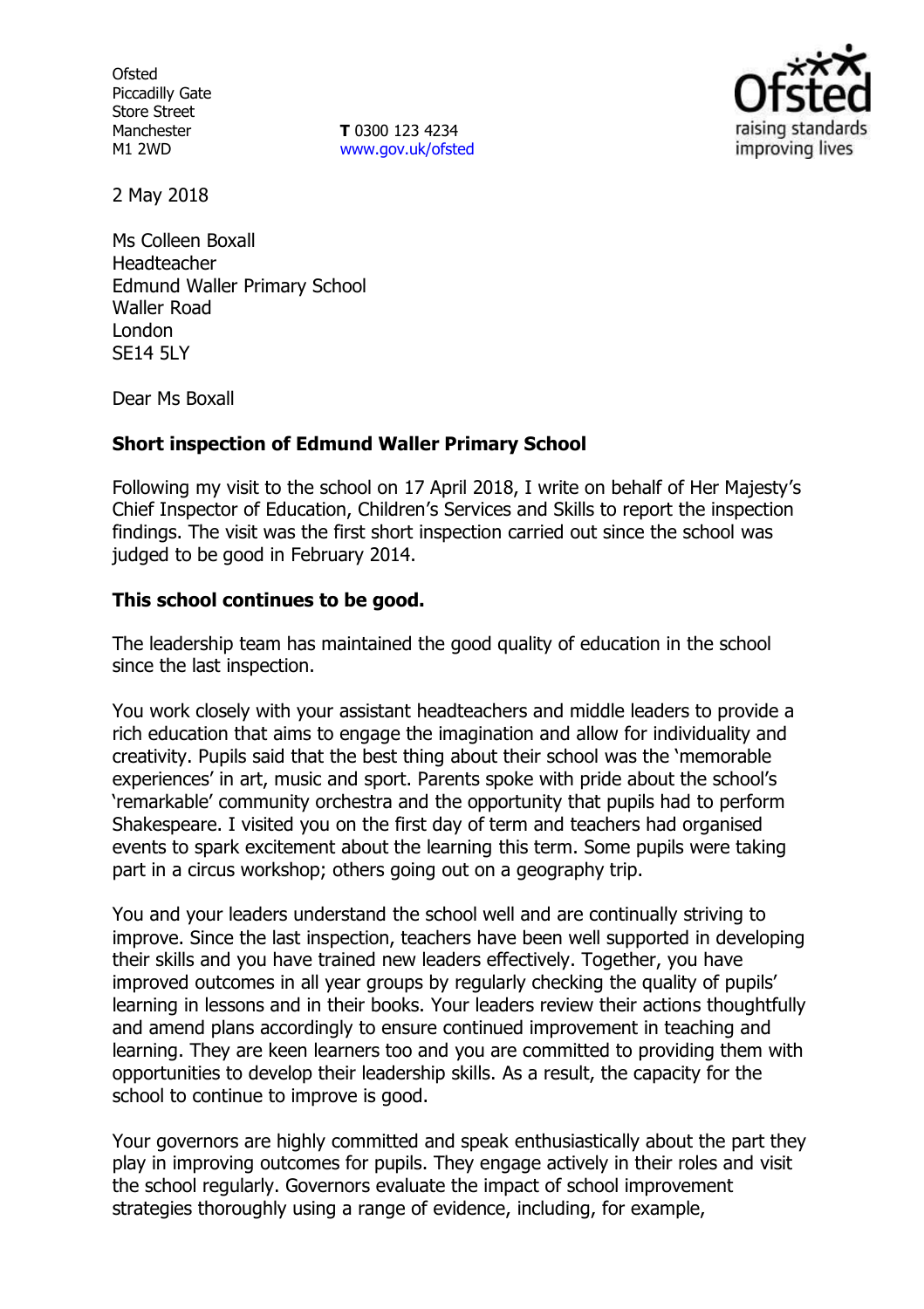

commissioning an audit of pupil premium spending. You, your leaders and governors acknowledge the need to monitor continually the achievement of disadvantaged pupils so that it is as strong as that of other pupils in the school.

# **Safeguarding is effective.**

Pupils know how to keep themselves safe in a range of different situations. They remembered lessons and assemblies where they learned about e-safety, fire safety and road safety. Year 6 pupils took part in a project where they created and performed an e-safety opera in a local theatre.

Pupils say that they feel safe at school because there are always adults around who they can turn to for help. A number of pupils talked about how their friends look after them. In their view, there is very little bullying at the school and any incidents in the playground are sorted out by staff. The majority of parents who responded to Parent View reported that the school deals effectively with bullying and that their child is happy at school. In their feedback, parents typically spoke of an inclusive ethos where their children are supported, nurtured and encouraged to love learning.

Safeguarding arrangements are managed effectively. Processes for keeping children safe are fit for purpose and records are detailed and well organised. You have made sure that staff training is up to date and that they understand the most recent statutory guidance. As a result, your staff team are clear about what to do if they have a concern about a child's welfare. Your special educational needs coordinator talked me through case studies that showed how you follow up concerns thoroughly. This includes engaging support from the local social care team where appropriate.

### **Inspection findings**

- The previous inspection report identified mathematics as an area for improvement. In response to this, you introduced a new mathematics curriculum. As a result, you have seen improvements in the consistency of teaching in mathematics across the school. During the inspection we observed teachers using effective resources in lessons. They explained mathematical concepts clearly and demonstrated accurate subject knowledge. Pupils in all classes were engaged in their mathematics lessons and their books showed that they had made good progress since September. Disadvantaged pupils are making good progress in mathematics as a result of wellplanned interventions. Pupils all said that they enjoyed mathematics lessons.
- I met with mathematics leaders and looked at evidence showing how pupils' outcomes in mathematics have improved across the school. Leaders identify correctly that the number of pupils attaining the higher standard in mathematics is still below average. They recognise that they now need to focus on providing greater challenge for high-attaining pupils. Disadvantaged pupils are still not attaining as highly as others. Plans are under way to address these areas for development.
- In 2017, your leaders and governors rightly identified that disadvantaged pupils were making less progress than others. In response to this, the governing body commissioned an external review of the school's pupil premium spending. As a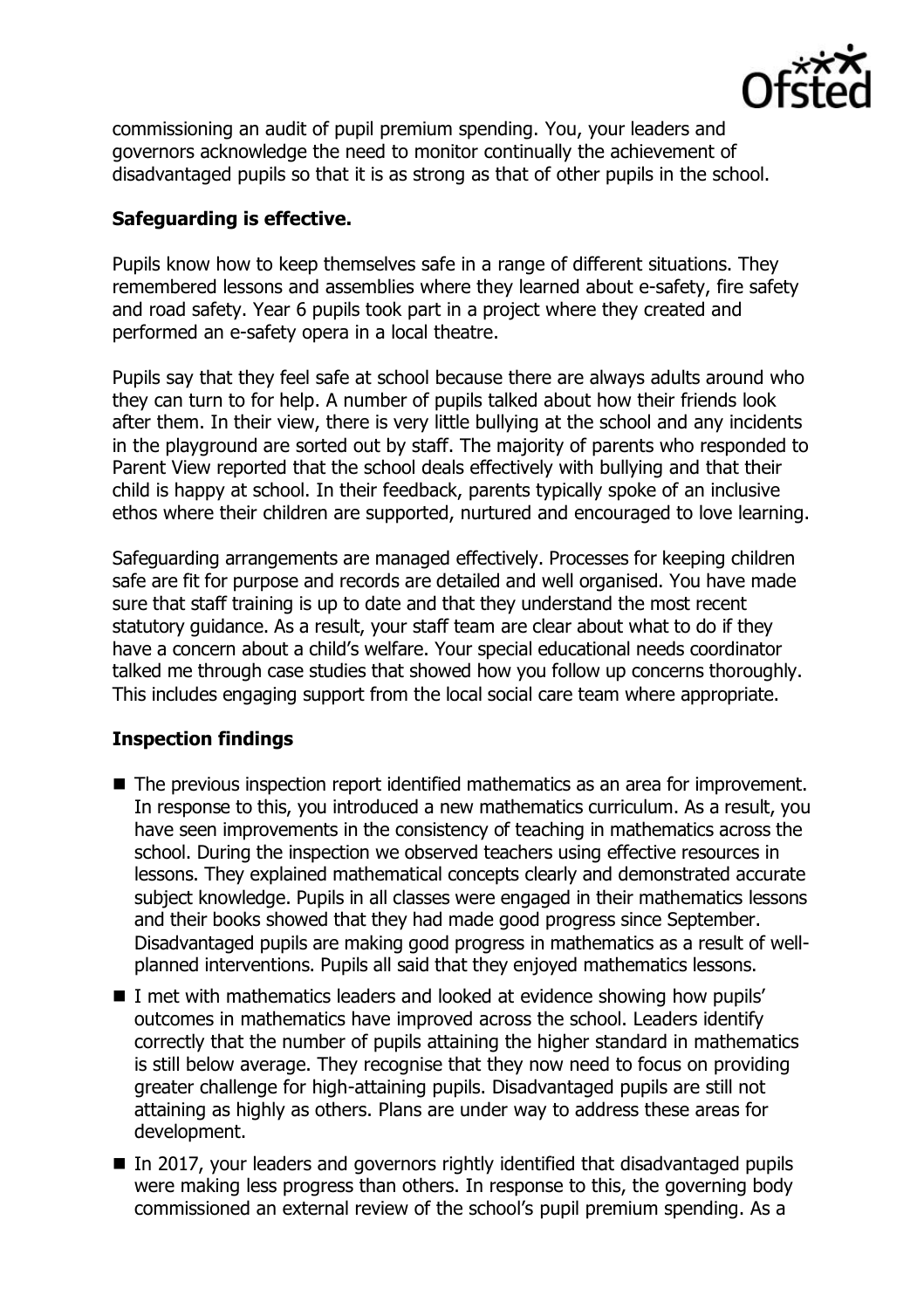

result, the school now has a well-thought-out strategy in place for spending the pupil premium funding. Governors monitor its impact on the progress of disadvantaged pupils regularly in meetings and school visits.

- Leaders are working closely with teachers to make sure that support for disadvantaged pupils is planned for. We observed targeted interventions during the inspection and looked at how well disadvantaged pupils are learning in lessons. In many cases the planned support has been effective. In books we saw that most pupils have made good progress since September. However, it is still too early to evaluate fully the effectiveness of leaders' actions and they accurately identified that there is more to be done to raise the attainment of these pupils.
- Leaders believe the higher-than-average rate of absence of disadvantaged pupils contributes to slower progress over time for this group. They are working with families to ensure that pupils attend school regularly. As a result, this year persistent absence of disadvantaged pupils has improved. However, overall attendance for these pupils remains low and leaders recognise that there is more work to do to improve attendance further.
- In 2017, leaders' analysis of pupils' outcomes in writing across the school indicated that although key stage 2 outcomes were good, this was not the case in other year groups. Writing outcomes for disadvantaged pupils were also a concern. Furthermore, analysis showed that outcomes in grammar, punctuation and spelling were also below average. In response to this analysis, leaders introduced a new whole-school approach to writing in September 2017.
- In displays across the school we saw evidence of pupils' writing. In the Nursery, Reception and Year 1 classrooms the progression of skills was clear. In lessons we observed pupils using complex sentences that were both imaginative and accurate. Pupils' writing in books was lively, interesting and often humorous. Since September the progress of disadvantaged pupils in writing has been excellent. Leaders are committed to continuing this approach further.

### **Next steps for the school**

Leaders and those responsible for governance should ensure that they:

- regularly check and modify plans to support disadvantaged pupils to ensure that these are having an impact on pupils' achievement
- continue to develop the quality of teaching and learning in mathematics at key stage 2 so that all pupils make good or better progress.

I am copying this letter to the chair of the governing body, the regional schools commissioner and the director of children's services for Lewisham. This letter will be published on the Ofsted website.

Yours sincerely

Joanna Franklin **Ofsted Inspector**